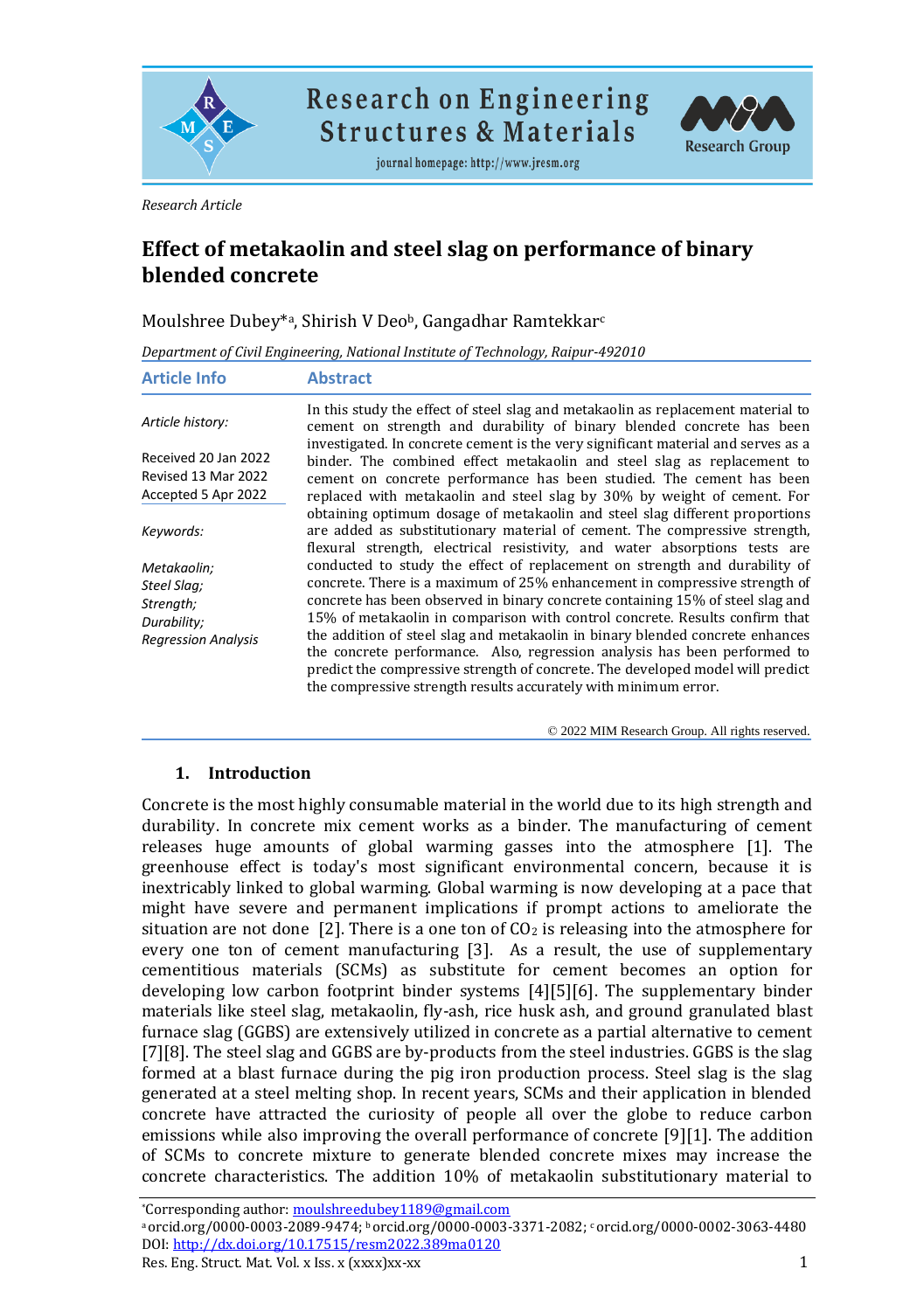cement improves the compressive strength by 21% as comparison to control mix [10]. The addition of steel slag also enhances the performance concrete [11]. Similarly, the addition of GGBS, silica fume, fly ash, and rice husk ash also improves the strength and durability of concrete [12][13][14]. The addition fly-ash and metakaolin as substitutionary material to cement enhances the performance of concrete [15]. The addition of 10% of fly-ash and 10% of rice husk ash as substitutionary material to cement shows optimum enhancement in strength of concrete as compared to control mix [16]. However, the utilization of these SCMs in concrete has negative effects also. The addition fly-ash or steel slag in concrete shows lower early strength results. The addition of metakaolin more than 30% reduces the strength of concrete [17]. In this research an endeavour has been made to examine the performance of binary mixed concrete including steel slag and metakaolin. The steel slag shows low early strength results and metakaolin is a highly reactive material and provides high early strength to concrete [18][19]. The main aim of the study is to achieve best binary mix by combining steel slag and metakaolin. The response surface method has been utilized to predict and optimize the compressive strength results of binary blended concrete. The response surface method shows there is a good agreement between experimental and predicted compressive strength results. The blending of these two materials as replacement to cement improves the concrete performance in initial and final stage.

### **2. Materials and Methods**

### **2.1. Materials**

Ordinary Portland cement (43 Grade) has been utilized in this study having a specific gravity of 3.1, and cement has been tested as for Indian Standards IS: 4031-1988. The coarse aggregate with a size smaller than 20 mm and fine aggregate confirming to Zone II were employed, with specific gravity values of 2.78 and 2.65 respectively, in accordance with IS: 383-1970. Normal portable water available in the lab has been used for preparation of concrete. Metakaolin used in this study was procured from the ASTRRA chemicals, chennai and used in this study. The procured metakaolin has a specific gravity of 2.5 and used in its current form. The steel slag used in this was procured from the emami cement limited and has a specific gravity of 2.9. The elemental composition of metakaolin and steel alag are listed in Table 1.

|          |            | $\cdots$<br>ັ<br>$\overline{1}$ $\overline{1}$ $\overline{1}$ $\overline{1}$ $\overline{1}$ |
|----------|------------|---------------------------------------------------------------------------------------------|
|          | Metakaolin | Steel Slag                                                                                  |
| Elements | (Weight %) | (Weight %)                                                                                  |
| Si       | 61.47      | 24.28                                                                                       |
| Mg       | 0.05       | 3.67                                                                                        |
| Al       | 17.55      | 4.49                                                                                        |
| Ca       | 0.15       | 2.46                                                                                        |
| Fe       | 0.32       | 14.52                                                                                       |
|          | 20.46      | 50.58                                                                                       |
|          |            |                                                                                             |

Table 1. Elemental composition of Metakaolin and steel slag using EDX analysis

# **2.2. Concrete Mix Design**

Concrete mix design has been done according IS 10262-2009 [11]. The detailed mix proportions per cubic meter are given in Table 2. The word C100 refers to control mix. The aggregates, lime, fly-ash, steel slag, and sand are added into the pan mixer and mixed for 2 minutes. For proper mixing, half quantity water and chemical admixture were added to concrete and it was mixed thoroughly for 2 minutes. The remaining quantity of water and chemical admixture were added and concrete was mixed for 2 to 4 minutes up to getting uniform colour and homogeneous mix. The fly-ash and steel slag are pozzolanic materials they can react with  $Ca(OH)_2$  during hydration process of cement and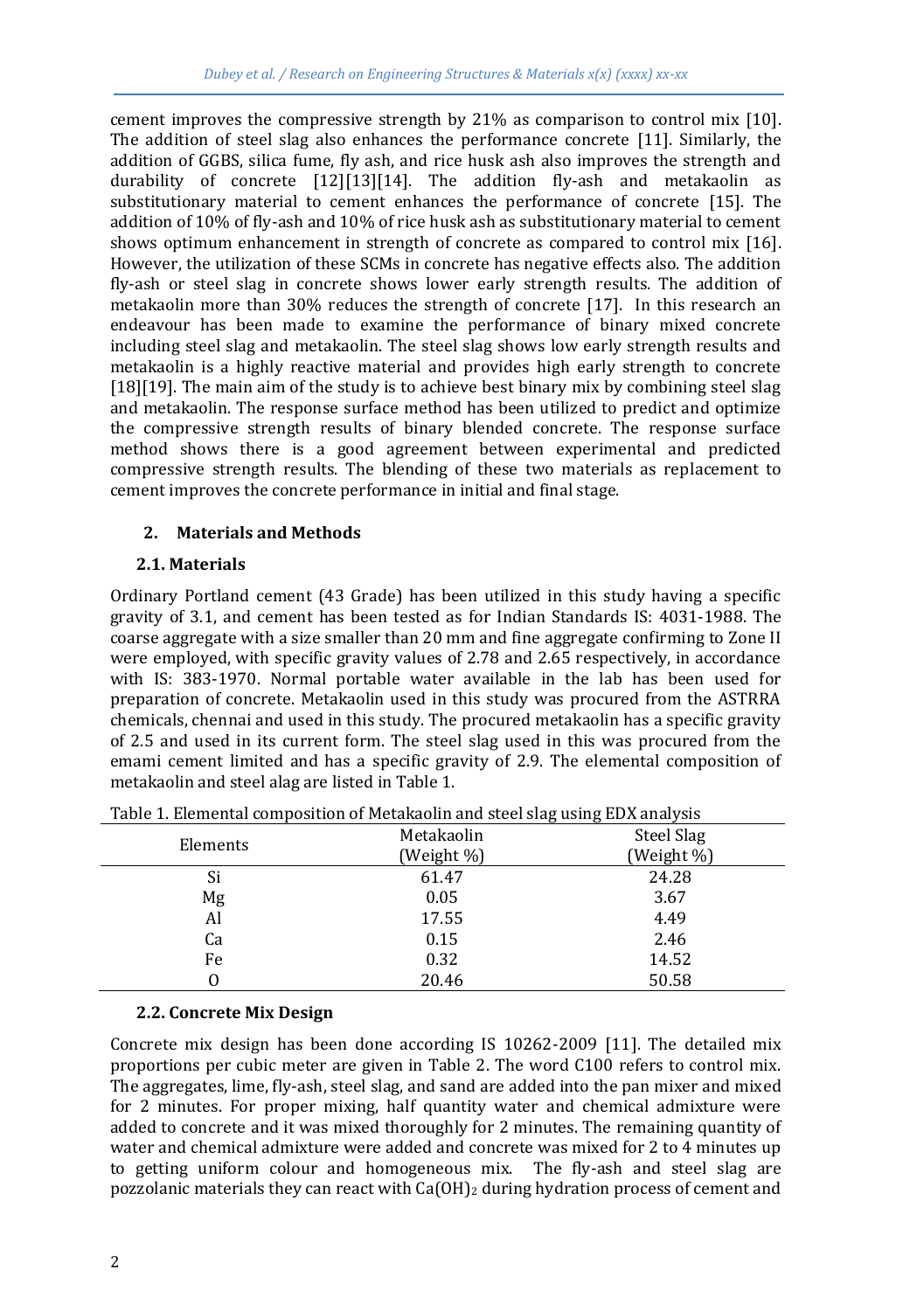liberates C-S-H gel. This improves the strength and durability of concrete. To avail the sufficient amount of  $Ca(OH)_2$  in concrete matrix the dosage of alternative materials are limited to 30%.

| Mix<br>Details   | Metakaol<br>in $(\% )$ | Steel slag<br>(%) | Cement<br>(kg/m3) | Metakaolin<br>(kg/m3) | Steel slag<br>(kg/m3) |
|------------------|------------------------|-------------------|-------------------|-----------------------|-----------------------|
| C <sub>100</sub> | $\mathbf{0}$           | $\theta$          | 507               | $\boldsymbol{0}$      | $\mathbf{0}$          |
| MK5SS25          | 5                      | 25                | 354               | 26                    | 127                   |
| <b>MK10SS20</b>  | 10                     | 20                | 354               | 51                    | 102                   |
| <b>MK15SS15</b>  | 15                     | 15                | 354               | 76                    | 76                    |
| <b>MK20SS10</b>  | 20                     | 10                | 354               | 102                   | 51                    |
| <b>MK25SS5</b>   | 25                     | 5                 | 354               | 127                   | 26                    |

Table 2. Mix details of concrete per cubic meter

Table 2(Con). Mix details of concrete per cubic meter

| Mix             | Sand    | 20 <sub>mm</sub> | 10mm    | Water   | Super       |
|-----------------|---------|------------------|---------|---------|-------------|
| Details         | (kg/m3) | (kg/m3)          | (kg/m3) | (kg/m3) | Plasticizer |
|                 |         |                  |         |         | (kg/m3)     |
| C100            | 607.28  | 732              | 487     | 152.1   | 6.08        |
| <b>MK5SS25</b>  | 603     | 726              | 484     | 152.1   | 6.08        |
| <b>MK10SS20</b> | 601     | 736              | 490     | 152.1   | 6.08        |
| <b>MK15SS15</b> | 601     | 724              | 482     | 152.1   | 6.08        |
| <b>MK20SS10</b> | 604     | 727              | 484     | 152.1   | 6.08        |
| <b>MK25SS5</b>  | 598     | 721              | 488     | 152.1   | 6.08        |

#### **2.3. Testing Methods**

The fresh concrete property such as workability of concrete has been measured using slump cone test. The slump cone test has been performed immediately after mixing of concrete as per IS: 1199 – 2004 [20]. The cube specimens having size of  $100 \times 100 \times 100$ mm are casted after testing of the slump cone test and these cubes are used for compressive strength test. The test has been performed to 7 days and 28 days water cured samples on triplicate as per IS: 516-1959 standards [21]. The testing arrangement for compressive strength test is shown in Fig. 1.

The concrete beam specimens of size  $100 \times 100 \times 500$  mm was used for evaluate the flexural strength of concrete. The beams are tested on 7 days and 28 days curing on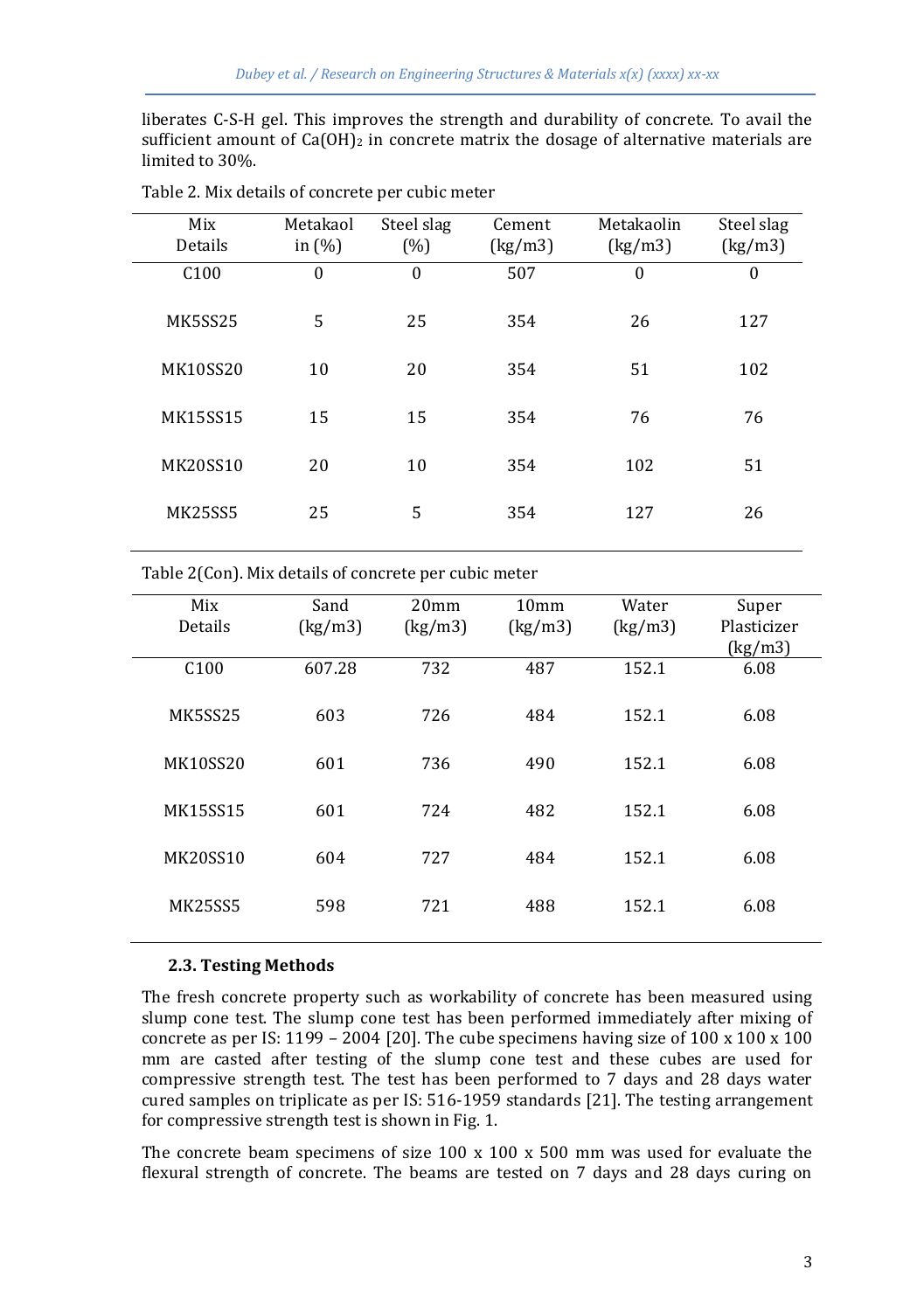triplicate. The test has been performed as per the IS: 516-1959 standards [21]. The arrangement for flexural strength set up is shown in Fig. 2.



Fig.1 Testing arrangement for compressive strength test for concrete



Fig. 2 Arrangement for flexural strength test for concrete beams

A Leader RCONTM Concrete Electrical Resistivity Meter was used for measuring the concrete electrical resistance. For this study,  $100 \times 100 \times 100$  mm cubes were used. The test has been performed on 7 and 28 days cured samples on triplicate. The test has been performed as per ASTM C 1202 standards [22]. The test was performed on saturated cube in these the pores of concrete are filled with water. The testing arrangement of electrical resistivity meter as shown in Fig. 3.

One of the primary aspects of concrete durability is permeability. Concrete with decreased permeability exhibited better protection against chemical attacks. Generally the high durable concrete has lower permeability test results [23]. In this investigation, a water absorption test was carried out to know the durability of concrete. The test was carried out in triplicate on 28-day-cured concrete cubes measuring 100 x 100 x 100 mm in accordance with ASTM C 642-13 criteria [24].

# **3. Results and Discussion**

# **3.1. Workability**

The Fig. 4 depicts the slump cone test results. From Fig.4 it is noticed that the addition of 15% of metakaolin and 15% of steel slag considerably improves the workability in comparison with control mix. There is a maximum of 27% improvement in slump values has been observed in concrete mix MK15SS15 in comparison with control mix. The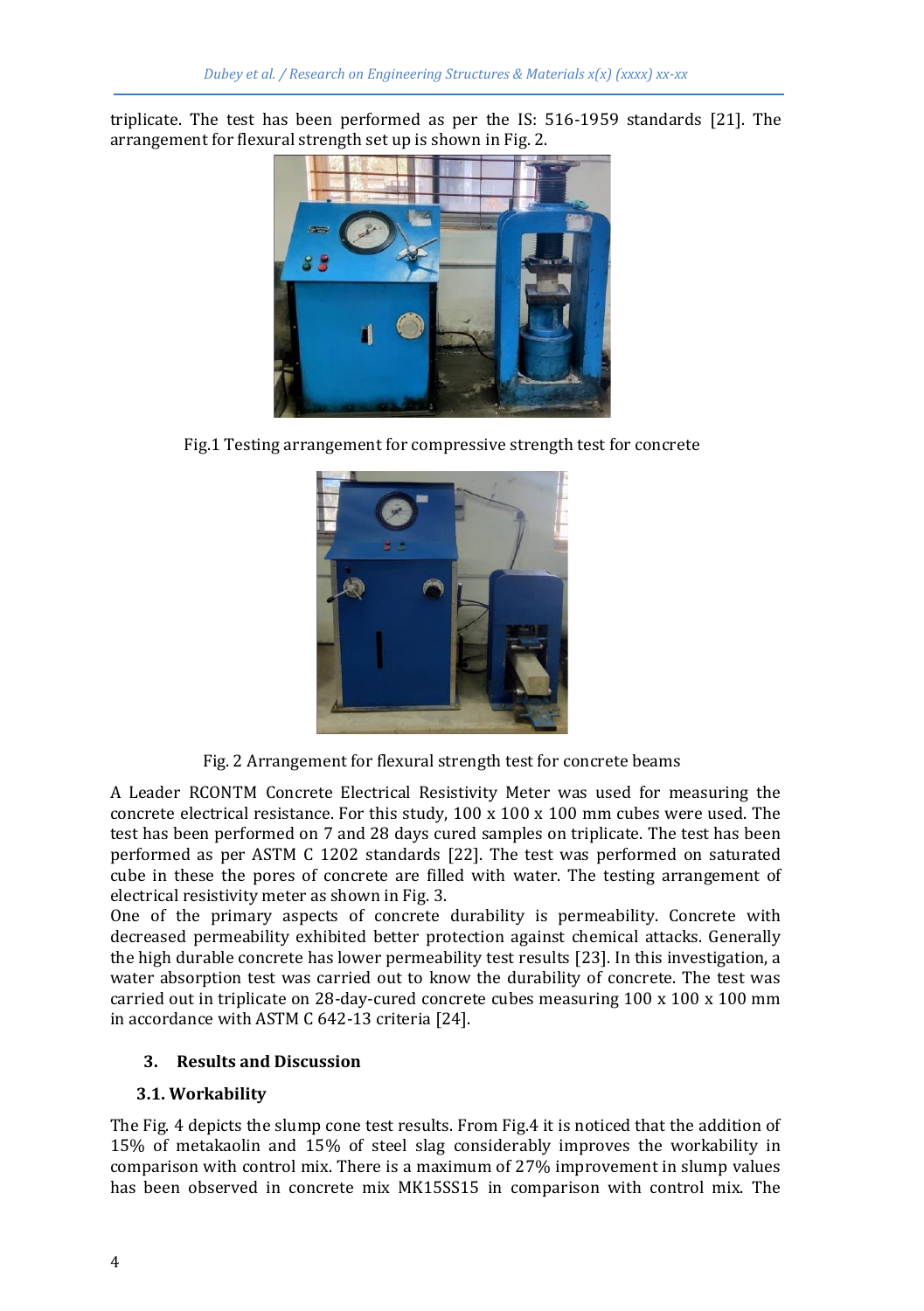addition of 5% metakaolin and 25% of steel slag shows 6% improvement in the slump values in comparison with control mix. The addition of 10% of metakaolin and 20% of steel slag shows 13.5% improvement in slump values of concrete as compared to control mix. Similarly, the concrete mix with 25% of metakaolin and 5% of steel slag shows 8% improvement in slump values of concrete in comparison with control mix. The addition of higher dosages of steel slag diminishes the workability. As the dosages of steel slag reduces the workability of concrete increases. On the other side the addition of metakaolin up to 15% enhances the workability of concrete. The binary concrete mix containing 15% of metakaolin and 15% of steel slag are optimum for improving the workability. The addition of steel slag improves cohesiveness and reduces the water demand in concrete thus the workability of concrete enhances [25]. While the increase in the dosage of metakaolin reduces the workability of concrete due to smaller particle size increases the water demand in concrete.



Fig. 3 Set up for measuring electrical resistivity of concrete



Fig. 4 Slump cone test results of various concrete mixes

# **3.2. Compressive Strength**

The Fig. 5 depicts the compressive strength test results of various concrete mixes. From the Fig.5 it is observed that the addition of 15% of metakaolin and 15% of steel slag shows optimum improvement in compressive strength in comparison with control concrete. A 25.5% optimum enhancement in compressive strength has been noticed in mix MK15SS15 in comparison with control mix. The addition of higher dosages of steel slag diminishes the strength. The addition of metakaolin up to 15% enhances the strength in comparison with control concrete. The metakaolin is a high reactive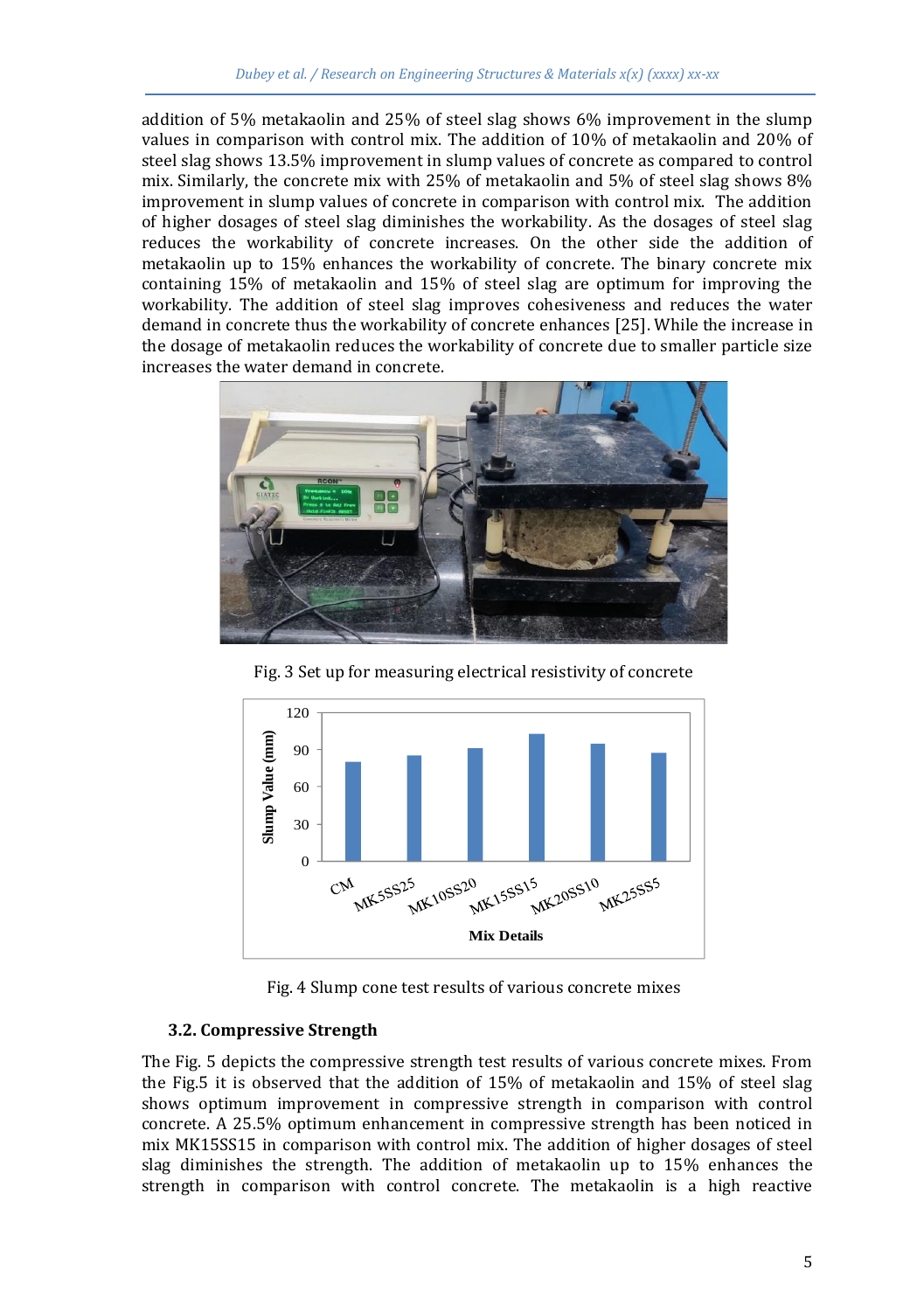pozzolanic material due to its higher surface area. As a result, the strength of concrete improves. From the mix MK20SS10 and MK25SS5 it is noticed that the addition of metakaolin more than 15% slightly diminishes the compressive strength. At higher dosages of metakaolin weakness the interfacial transition zone (ITZ) of concrete by forming micro-cracks due to availability of high specific surface area [26]. From the Fig.5 it is also observed that the addition of steel slag at higher concentrations reduces the compressive strength. From the mix MK5SS25, MK10SS20, and MK15SS15 it is noticed that the reduction in the dosages of steel slag increases the compressive strength. The addition of steel slag in concrete shows very little pozzolanic activity thus strength improvement is very little by the addition of steel as substitutionary material to cement [27]. The addition of steel slag up to 10.5% as replacement to cement did not negatively effect the its properties [28]. The binary concrete mixes have an advantage of higher utilization of steel slag in concrete. The mix MK5SS25 shows higher strength results than control mix. The addition of steel slag in concrete causes the reduction in cement content in concrete which is an effective to minimize environmental impacts without increasing the cost.



Fig. 5 Compressive strength test results of various concrete mixes

#### **3.3. Flexural Strength**

The Fig. 6 depicts the flexural strength test results of various concrete mixtures. The mix containing 15% of metakaolin and 15% of steel slag shows optimum percentage enhancement in flexural strength. An optimum improvement of 25% enhancement in flexural strength is observed for the mix MK15SS15 in comparison to control mix at an age of 28 days. The mix MK5SS25 shows 6% and 9% enhancement in flexural strength in comparison to control mix at an age of 7 and 28 days. The mix MK10SS20 shows 13.6% and 16.9% enhancement in flexural strength in comparison to control mix for 7 and 18 days cured samples. The mix MK20SS10 and MK25SS5 shows reduction in strength as compared to the mix MK15SS15. The addition of higher dosages of metakaolin reduces the flexural strength. In the same lines the addition of higher dosages of steel slag also diminishes the flexural strength. The binary mix containing 15% of steel slag and 15% of metakaolin shows optimum strength improvement in 7 and 28 days respectively. The metakaolin has high pozzolanic reactivity and thus enhances the strength of concrete. Steel slag has lower pozzolanic reactivity due to this very less improvement has been noticed in flexural strength of concrete.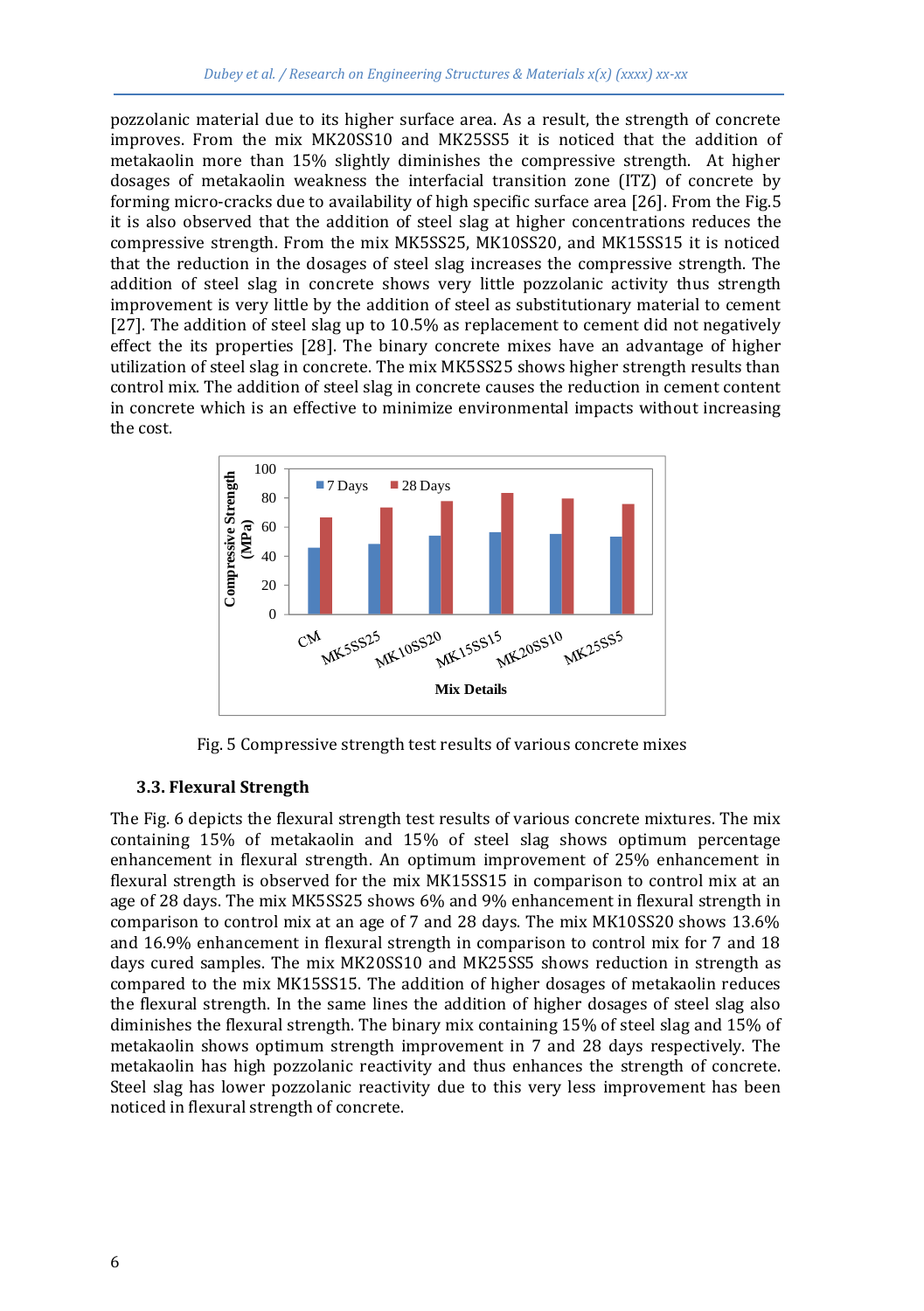#### **3.4. Electrical Resistivity of Concrete**

The Fig. 7 depicts the electrical resistivity test results of various concrete mixes. From the Fig. 7 it is seen that the inclusion of steel slag and metakaolin in concrete as replacement material to cement raises the electrical resistivity. The mix MK15SS15 shows the optimum improvement in electrical resistivity. The mix MK15SS15 shows an electrical resistivity of 18.5 kΩ-cm and 29 kΩ-cm at an age of 7 and 28 days. While the control mix shows an electrical resistivity of 11.9 kΩ-cm and 13.9 kΩ-cm at an age of 7 and 28 days. The mix MK20SS10 and MK25SS5 shows enhanced electrical resistivity test results than control mix. The mix MK20SS10 and MK25SS5 shows reduction in electrical resistivity in comparison to the mix MK15SS15. The electrical resistivity of concrete is influenced by its micro-structure characteristics, pores, and micro-cracks. The inclusion of metakaolin to concrete promotes the development of secondary C-S-H. It improves the microstructure of concrete as a result increases its electrical resistance. Parande et al. [29] shown that inclusion of metakaolin up to 15% in concrete enhances the electrical resistivity. The steel slag has low pozzolanic reactivity and shows reduction in electrical resistivity as dosages of steel slag increases. The steel slag works as a filler material and minimizes the pores in concrete if we add minimum amount. The binary blend containing 15% of steel slag and 15% of metakaolin shows optimum improvement in electrical resistivity. The 15% of metakaolin and 15% of steel slag provides sufficient amount of secondary C-S-H also improves the denseness of concrete by minimizing the pores in concrete matrix. The SEM test results also confirm the dense structure in mix MK15SS15. Due to having dense structure and less micro-cracks the electrical resistivity of the mix MK15SS15 is very high as compared to other mixes.



Fig. 6 Flexural strength test results of various concrete mixes

#### **3.5. Water Absorption**

The Fig. 8 displays the test results of several concrete mixes. From the Fig.8 it is observed that the mix MK15SS15 shows optimum reduction in water absorption. There is a 43.4% diminution in water absorption is noticed for the mix MK15SS15 in comparison with control concrete. The mix MK5SS25 and MK10SS20 shows decrease in water absorption test results in comparison to control concrete. The mixes MMK20SS10 and MK25SS5 shows less reduction in water absorption as compared to the mix MK15SS15. The test results confirm that the mix MK15SS15 is a high durable concrete mix as compared to other concrete mixes. The mix MK15SS15 shows better compressive and flexural strength test results. It confirms that the mix MK15SS15 is having very dense structure and less voids and pores. Because of this the water absorption is very less in the mix MK15SS15.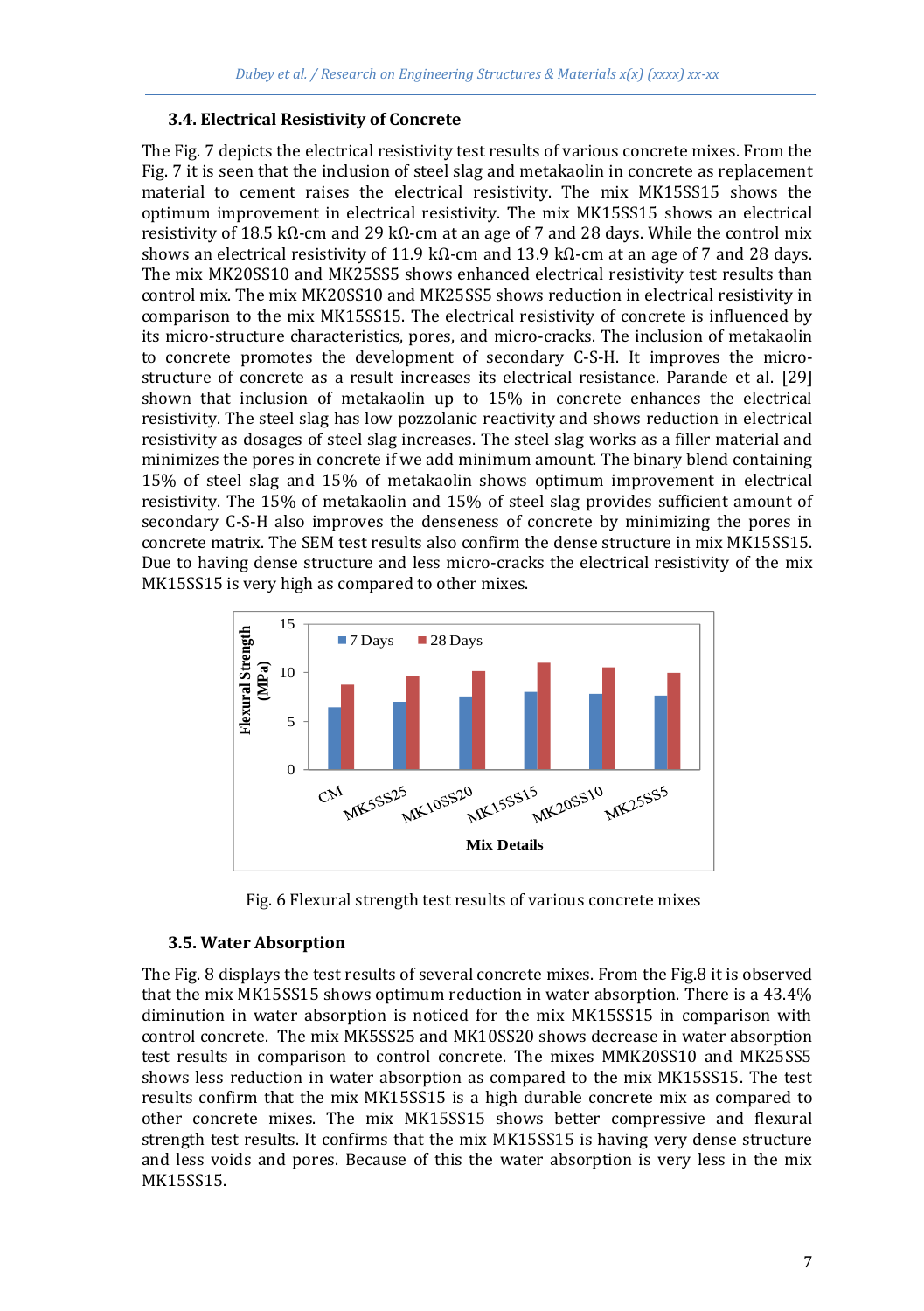

Fig. 7 Electrical resistivity test results of various concrete mixes



Fig. 8 Water absorption test results of different concrete mixes

# **3.6. Scanning Electron Microscope**

A high-resolution scanning electron microscope (SEM) was utilised to examine the sample's micro-structure. The 28 days cured concrete samples are utilized for this study. The cubes of size  $10 \times 10 \times 10$  mm were prepared from the broken pieces. These samples were coated with gold in a sputter coater for SEM observation in order to produce good SEM images. The testing was done on ZEISS SEM machine. The Fig.9 shows the SEM images of control concrete and the mix MK15SS15 for 28 days cured samples. The microstructure of MK15SS15 seems to be more homogeneous and compact than the control mix in Fig.9. The presence needle type crystal ettringite is observed in control mix. The inclusion of 15% metakaolin and 15% steel slag as a cement replacement resulted in the decrease of needle-like crystals of ettringite and the formation of fibrous calcium silicate hydrates and calcium alumina silicate hydrates. As a result strength and durability of concrete enhances.

# **3.7. Regression Analysis**

The Multi-variable regression analysis may be used to determine the optimal amount of cement replacement in binary blended mixtures [30]. A multi-variable regression analysis was used in this work to investigate the effect of substituting cement with varying quantities of steel slag and metakaolin on the compressive strength of concrete, and a model was constructed for it. The dosage of metakaolin  $(x_1)$ , dosage of steel slag  $(x_2)$ , and age of the concrete  $(x_3)$  are considered as the input parameters and the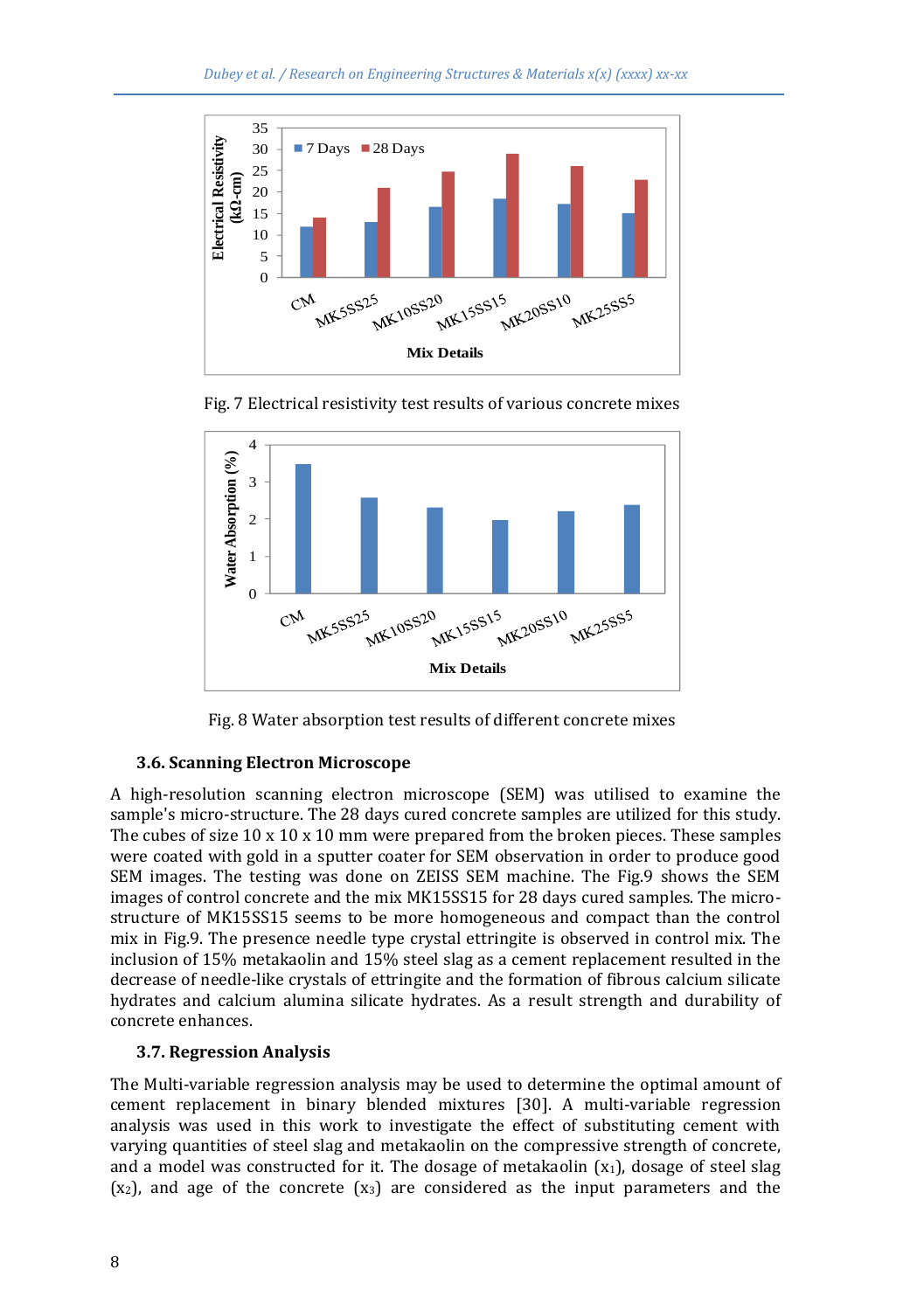compressive strength is being the output parameter. Regression analysis yielded the following first-order multi-linear response surface model:

 $Y= 2027-66x_1-66x_2+1.427x_3$  (1)

where;

- Y = Compressive strength of concrete (MPa)
- $x_1$  = Dosage of metakaolin (%)
- $x_2$  = Dosage of steel slag (%)
- $x_3$  = Age of concrete (Days)





Fig.9 SEM test results of (a) Control mix (b) MK15SS15 mix



Fig. 10 The actual and predicted compressive strength results

The Fig. 10 depicts the actual and predicted compressive strength values. The smaller the magnitude of error between anticipated and experimental values, the more often the normality assumption is met. It should be emphasised, however, that regression equations are particular to the variables and their features, and so cannot be generalised, but are highly effective in predicting the outcome from a given response. From Fig.10 the disparity in total variance is just 0.028 percent, the created model's coefficient of determination  $(R^2 = 0.972)$  demonstrates that it falls within a permissible error range. Considering the  $R^2$  value of the developed model it is a good fit model.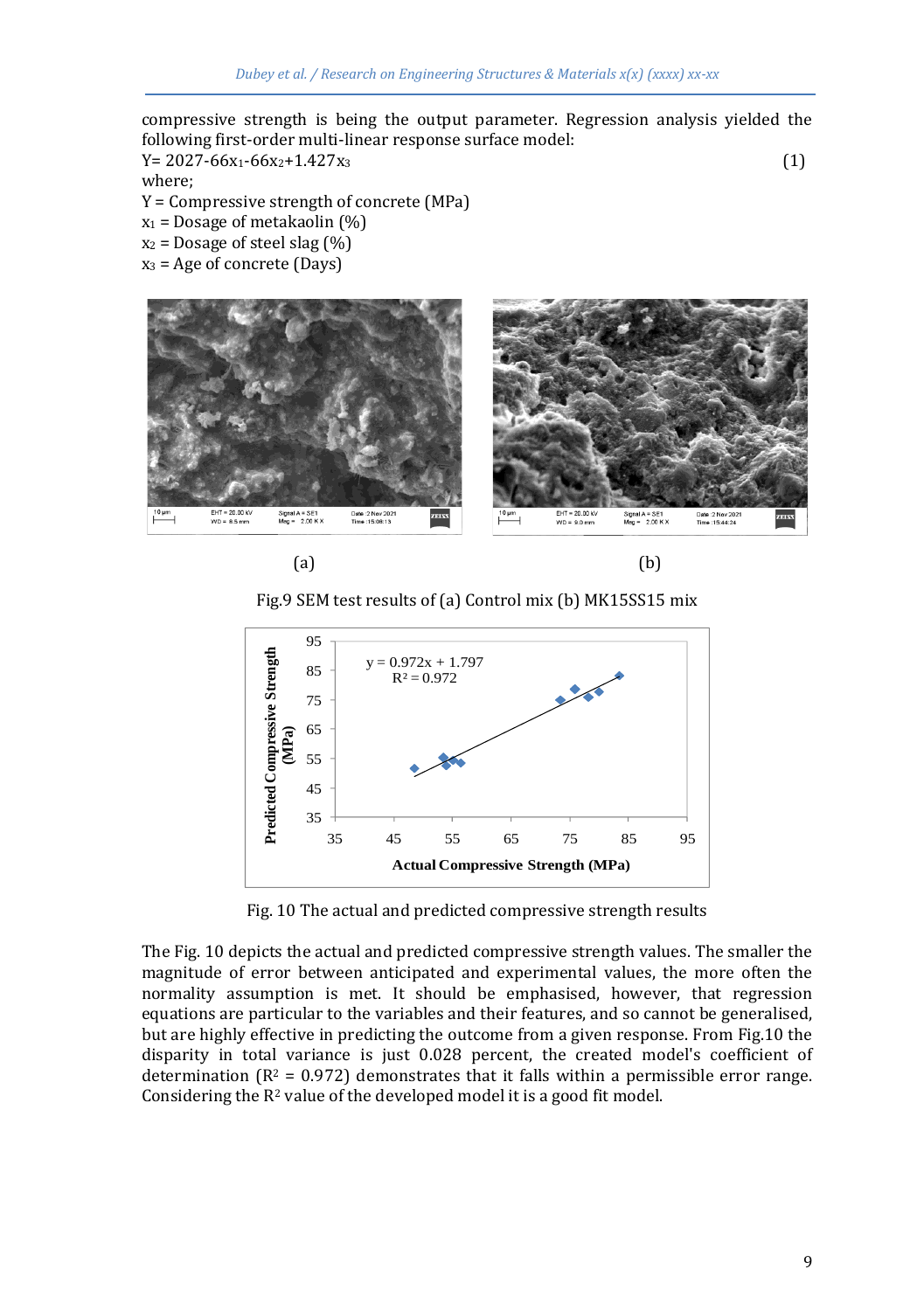#### **4. Conclusions**

The effect of steel slag and metakaolin on concrete performance has been studied. The increase in the dosage of steel slag increases the workability of concrete. While the increase in the dosage of metakaolin diminishes the workability of concrete. The combination of 15% of metakaolin and 15% of steel slag shows optimum workability results. The addition 15% of steel slag and 15% metakaolin shows optimum development in strength and durability of concrete also. There is a maximum of 25% enhancement in compressive strength of concrete has been noticed in the mix MK15SS15 in comparison to control mix. The durability of concrete also considerably improved. This was confirmed by the electrical resistivity and water absorption tests. The SEM test results also confirm the improvement in micro-structure of concrete. The addition of 20% of metakaolin and 10% of steel slag diminishes the strength of concrete as compared to the mix MK15SS15. Similar trend has been followed in the mix MK25SS5 also. The addition of higher dosages of metakaolin weakness the ITZ of the matrix and diminishes the strength of concrete. The higher dosage of steel slag also diminishes the strength of concrete due to its less pozzolanic activity. The electrical resistivity and water absorption test results also confirm that the mixes MK20SS10 and MK25SS5 are less durable as compared to the mix MK15SS15. Regression analysis has been used to develop a model for predicting the compressive strength. The model's coefficient of determination R2 = 0.972 value confirms it is a good fit model. The results confirm that the developed regression equation will predict the compressive strength results accurately with minimum error. The test results suggest that the addition of 15% of metakaolin and 15% of steel slag as substitutionary material to cement are optimum for enhancing the workability, strength, and durability of concrete.

#### **References**

- [1] Palod R, Deo SV, Ramtekkar GD. Effect on mechanical performance, early age shrinkage and electrical resistivity of ternary blended concrete containing blast furnace slag and steel slag. Mater. Today Proc., 2020; 32:4 917-922. <https://doi.org/10.1016/j.matpr.2020.04.747>
- [2] Padavala AB, Potharaju M, Kode VR. Mechanical properties of ternary blended mix concrete of fly ash and silica fume. Mater. Today Proc., 2021; 43: 2198-2202. <https://doi.org/10.1016/j.matpr.2020.12.127>
- [3] Chee C, Kok C, Ramli M, Gin L. The engineering properties and microstructure development of cement mortar containing high volume of inter-grinded GGBS and PFA cured at ambient temperature. Constr. Build. Mater., 2016; 122: 683-693. <https://doi.org/10.1016/j.conbuildmat.2016.06.105>
- [4] Ouldkhaoua Y, Benabed B, Abousnina R, Kadri E, Khatib J. Effect of using metakaolin as supplementary cementitious material and recycled CRT funnel glass as fine aggregate on the durability of green self-compacting concrete. Constr. Build. Mater., 2020; 235: 117802[. https://doi.org/10.1016/j.conbuildmat.2019.117802](https://doi.org/10.1016/j.conbuildmat.2019.117802)
- [5] Vijay K, Babu KH, Indrasena YV. Effect of Wood-Ash as Partial Replacement to Cement on Performance of Concrete Effect of Wood-Ash as Partial Replacement to Cement on Performance of Concrete. IOP Conf. Ser. Earth Environ. Sci. Pap., 2021; 796:1 1-6. <https://doi.org/10.1088/1755-1315/796/1/012020>
- [6] Gencel O, Karadag O, Hulusi O, Bilir T. Steel slag and its applications in cement and concrete technology: A review. Constr. Build. Mater., 2021; 283: 122783. <https://doi.org/10.1016/j.conbuildmat.2021.122783>
- [7] Duchesne J. Alternative supplementary cementitious materials for sustainable concrete structures: a review on characterization and properties. Waste and Biomass Valorization, 2021; 12:3 1219-1236.<https://doi.org/10.1007/s12649-020-01068-4>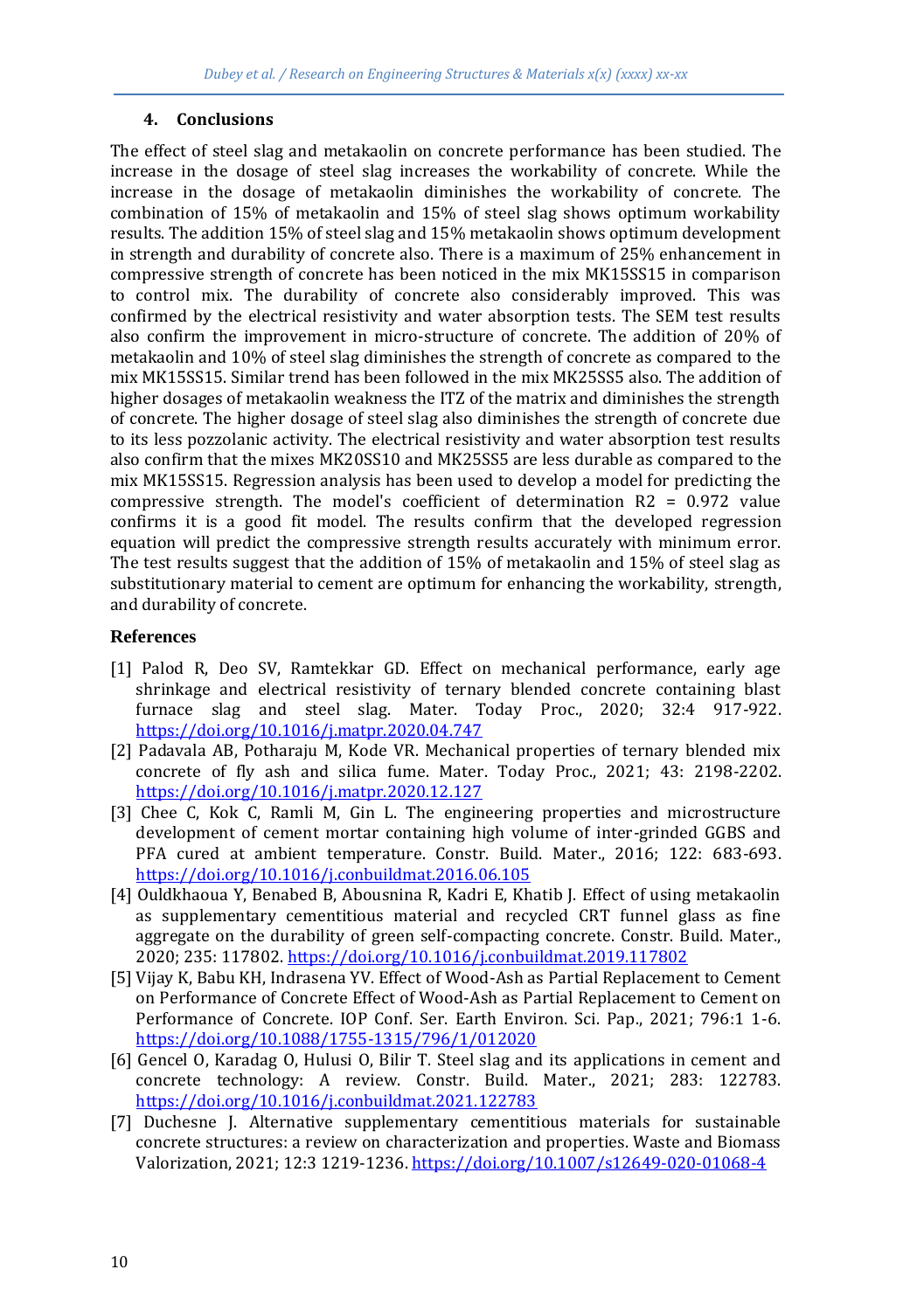- [8] Pacewska B, Wilińska I. Usage of supplementary cementitious materials: advantages and limitations. J. Therm. Anal. Calorim., 2020; 142:1 371-393. <https://doi.org/10.1007/s10973-020-09907-1>
- [9] Sern LJ, Cheah CB, Ramli MB. The setting behavior, mechanical properties and drying shrinkage of ternary blended concrete containing granite quarry dust and processed steel slag aggregate. Constr. Build. Mater., 2019; 215: 447-461. <https://doi.org/10.1016/j.conbuildmat.2019.04.162>
- [10] Poon CS, Kou SC, Lam L. Compressive strength, chloride diffusivity and pore structure of high performance metakaolin and silica fume concrete. Constr. Build. Mater., 2006; 20: 858-865[. https://doi.org/10.1016/j.conbuildmat.2005.07.001](https://doi.org/10.1016/j.conbuildmat.2005.07.001)
- [11] Jiang Y, Ling T, Shi C, Pan S. Characteristics of steel slags and their use in cement and concrete - A review. Resour. Conserv. Recycl., 2018; 136: 187-197. <https://doi.org/10.1016/j.resconrec.2018.04.023>
- [12] Ofuyatan OM, Adeniyi AG, Joshua O. Evaluation of fresh and hardened properties of blended silica fume self-compacting concrete (SCC). Res. Eng. Struct. Mater., 2021; 7:2 211-223[. https://doi.org/10.17515/resm2020.228ma1023](https://doi.org/10.17515/resm2020.228ma1023)
- [13] Li G, Tan H, He X, Zhang J, Deng X, Zheng Z, Guo Y. G. Li et al., The influence of wet ground fly ash on the performance of foamed concrete. Constr. Build. Mater., 2021; 304: 124676[. https://doi.org/10.1016/j.conbuildmat.2021.124676](https://doi.org/10.1016/j.conbuildmat.2021.124676)
- [14] Vishvanath N, Deo SV, Murmu M. Effect of Fly Ash and Rice Husk Ash as Partial Replacement of Cement on Packing Density and Properties of Cement. Int. J. Innov. Technol. Explor. Eng., 2019; 8:7 1940-1945.
- [15] Moser RD, Jayapalan AR, Garas VY, Kurtis KE. Cement and Concrete Research Assessment of binary and ternary blends of metakaolin and Class C fl y ash for alkalisilica reaction mitigation in concrete. Cem. Concr. Res., 2010; 40:12 1664-1672. <https://doi.org/10.1016/j.cemconres.2010.08.006>
- [16] Kanthe VN, Deo SV, Murmu M. Effect of fly ash and rice husk ash on strength and durability of binary and ternary blend cement mortar. Asian J. Civ. Eng., 2018; 6: 1-8. <https://doi.org/10.1007/s42107-018-0076-6>
- [17] Homayoonmehr R, Akbar A, Mirdarsoltany M. Influence of metakaolin on fresh properties, mechanical properties and corrosion resistance of concrete and its sustainability issues : A review. J. Build. Eng., 2021; 44: vol. 44, 103011. <https://doi.org/10.1016/j.jobe.2021.103011>
- [18] Mohan C, Goyal R. Analysing mechanical properties of concrete with nano silica, silica fume and steel slag. Mater. Today Proc., 2021; 45:6 4520-4525. <https://doi.org/10.1016/j.matpr.2020.12.1032>
- [19] Badogiannis E, Kakali G, Tsivilis S. Metakaolin as Supplementary Cementitious Material Optimization of kaolin to metakaolin conversion. J. Therm. Anal. Calorim., 2005; 81: 457-462, 2005. https://doi.org/10.1007/s10973-005-0806-3
- [20] IS: 1199 -1959, "Methods of Sampling and Analysis of Concrete," Bur. Indian Stand., no. 11, pp. 1-49, 2004.
- [21] IS: 516 1959, "Methods of Test for Strength of Concrete," Bur. Indian Stand., no. 18, pp. 1-30, 1959.
- [22] ASTM C1202, "Standard Test Method for Electrical Indication of Concretet's Ability to Resist Chloride Ion Penetration," Am. Soc. Test. Mater., no. C, pp. 1-8, 2012.
- [23] Ramezanianpour AA, Pilvar A, Mahdikhani M, Moodi F. Practical evaluation of relationship between concrete resistivity, water penetration, rapid chloride penetration and compressive strength. Constr. Build. Mater., 2011; 25:5 2472-2479. <https://doi.org/10.1016/j.conbuildmat.2010.11.069>
- [24] ASTM C 642-13, "Standard Test Method for Density, Absorption, and Voids in Hardened Concrete," Am. Soc. Test. Mater., pp. 11-13, 2008.